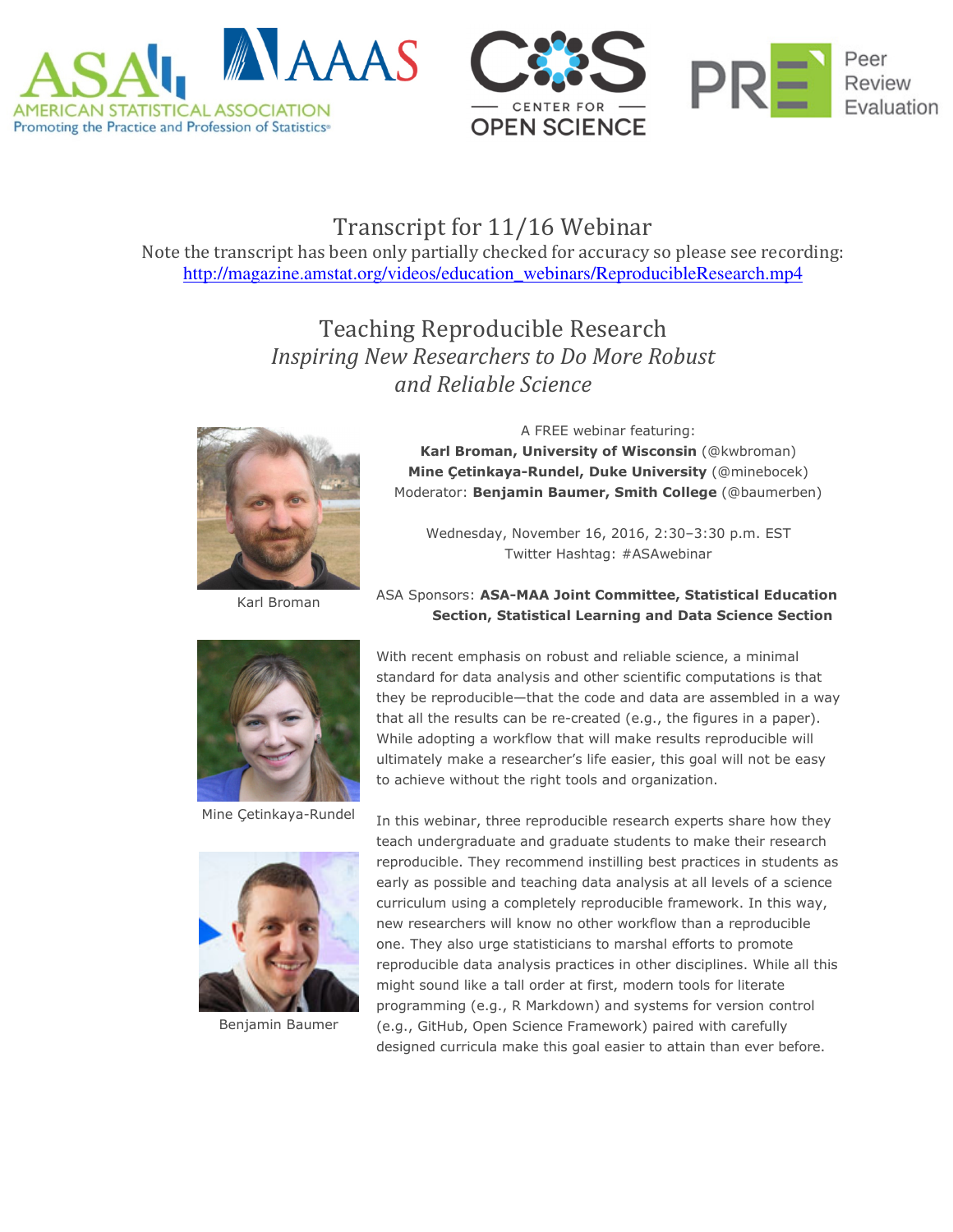Note the transcript has been only partially checked for accuracy so please see recording: http://magazine.amstat.org/videos/education\_webinars/ReproducibleResearch.mp4

- Speaker 1: Welcome everyone. The webcast is about to begin. Please note today's call is being recorded. Please stand by.
- Ben: Thanks everybody and welcome to this ASA webinar on reproducible research. My name is Ben Baumer. I'm an assistant professor of statistical and data sciences at Smith College. We are very lucky to have Karl Broman here and Mine Cetinkaya-Rundel as well, and I will introduce them more formally in a second.

This session is about teaching reproducible research, Inspiring New Researchers to do More Robust and Reliable Science. My first order of business is to thank some of our cosponsors. These include the Center for Open Science. Center for Open Science among other things is one of the developers of the Open Science frame work which is an online management system for doing reproducible research. This session is also co-sponsored by the Peer Review Evaluation Group. They help to facilitate greater transparency in the process of peer review which is very important to all of us in doing our reproducible research.

I'm going to talk for a couple minutes, and then I want to give Karl and Mine plenty of time to talk to you about reproducible research. We're going to come back at the end and do some Q&A. If you have questions, please feel free to write them into the question box that you see on the webinar and we'll answer those as they come in or at the end of the session.

One of the reasons this came about was my involvement and Mine's involvement in an organization Project TIER. This is Teaching Integrity in Empirical Research. This is a group run by Richard Ball who is an economist at Haverford College. What they've done is put together a protocol for how to do a reproducible research project. Their goal is to try get more and more students in the social sciences and the sciences onboard with that protocol and doing reproducible research. You can see their coordinates here. For those of you who are faculty members out there, I would encourage you if you're interested in incorporating reproducible research into part of your work to think about Project TIER and maybe doing a faculty fellowship with them.

This webinar in particular came from an invited session of the joint statistical meetings that happened this past summer which Mine and I co-organized on this very same topic, obviously. This was a well attended and popular session. If you missed it, Karl has compiled a collection of slides from actually all across the joint statistical meetings, so not just this session but all the sessions and in particular this session. You can see there's a link there to his GitHub repo that has some slides from that talk.

I just want to talk a little bit about this idea of statistics as a vehicle for making science better. I think we have seen some progress in the last few months even in terms of greater transparency in terms of the kind of data journalism that has become so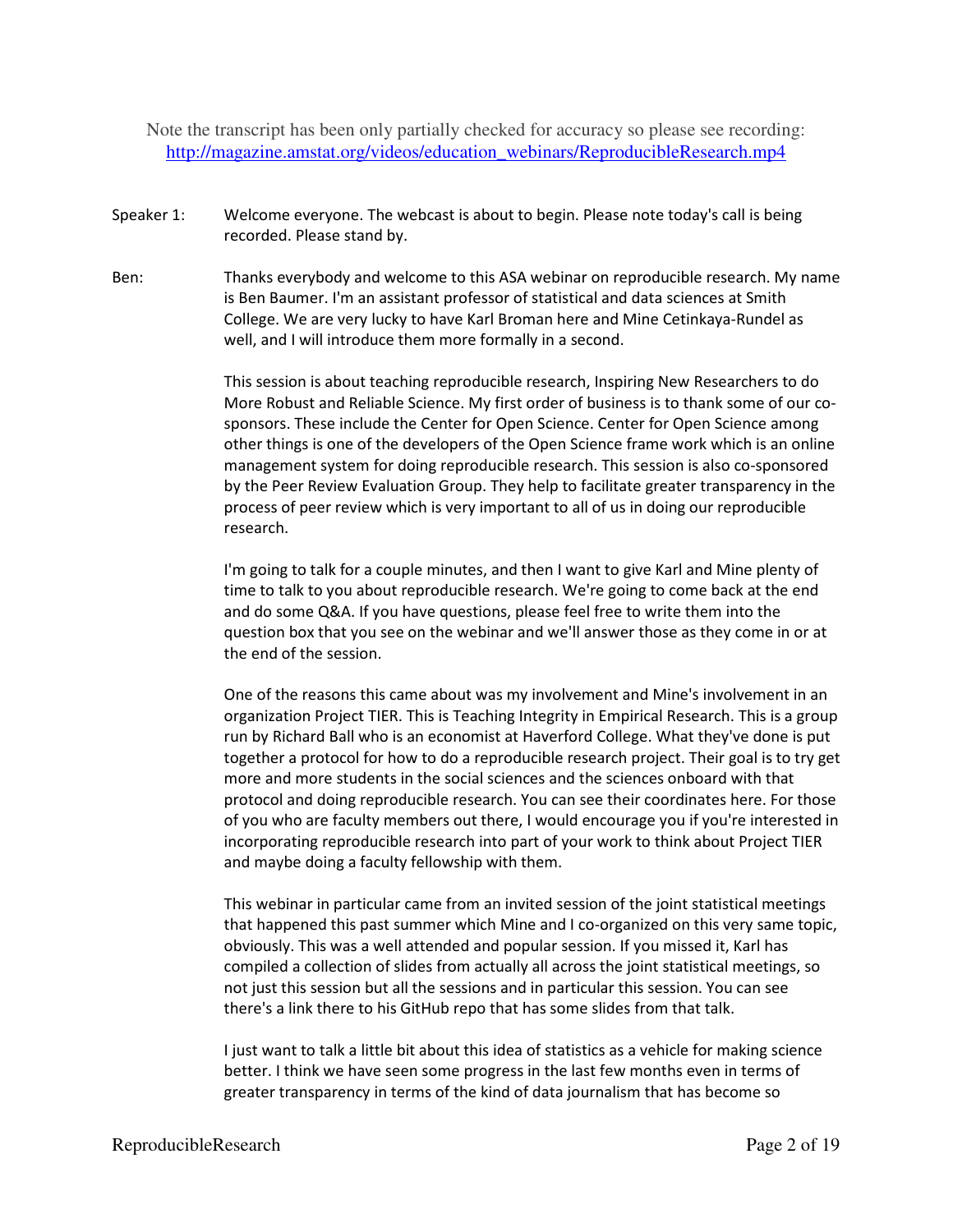popular. In particular, Five thirty-eight has put out a GitHub repo that now contains lot so data sets and even some codes for some of the articles that they've done. It's not everything, but it's certainly a step in the right direction as far as this issue of transparency and reproducible research.

Lastly, how could we not mention last week's election. In my class, we talked about some of the predictions that were made an din particular on the slides here you can see predictions that were collected by the upshot of the New York Times. It turns out in retrospect that one of the things that differentiates some of these models, the 538 model in particular which has most pessimistic outcome for the Democrats, was the correlated errors across states. It appears as though that's exactly what we saw in the election, that the polls were off, but they weren't off independently. They were off in such a way that they all moved in the same direction.

I can only imagine that our ability to understand this process would be enhanced if we knew more about how all of these models worked. Some of these models are more or less public, others less so, and I think our speakers will address these issues and some others related to this notion of doing reproducible research.

I want to introduce our speakers, and I'm going to introduce Karl Broman who's going to be our first speaker. He is a professor in the Department of Bio-statistics and Medical Informatics at the University of Wisconsin-Madison. His research is in statistical genetics, and he is the developer of the R/qtl package. Karl got his PhD. in statistics from UC Berkeley and was a faculty member in the Department of Bio-statistics at Johns Hopkins for many years before joining the University of Wisconsin-Madison. Karl was also named a fellow of the ASA for his contributions. Karl is going to talk for about 20 minutes. Our second speaker is going to be Mine Cetinkaya-Rundel, and I will give her a more thorough introduction at that time. Karl, please take it away.

Karl: Thanks, Ben. I'm very excited to participate today. I hope you all feel free to ask questions in the chat area. If you think of something later, feel free to contact me by email or Twitter.

> I'm an applied statistician working largely on genetic problems. I have a lot of collaborators and really enjoy helping people make sense of their data. I spend a lot of time looking at data and writing reports to my collaborators describing what I've done and what I've learned.

> Not too long ago, these analyses were often a bit of a mess, at least behind the scenes. After many painful experiences, I've put a lot of effort into revising my approach and into my work life to have things be more organized and reproducible. By reproducible I mean that the code and data for a project, for an analysis project, are assembled in a way that you could hand it to someone else and they could re-run the code and get the same results, the same figures and tables.

> I'll start with an example. This is an email I got from a collaborator in response to an analysis report that I had sent to him. He writes, "This is very interesting. However, you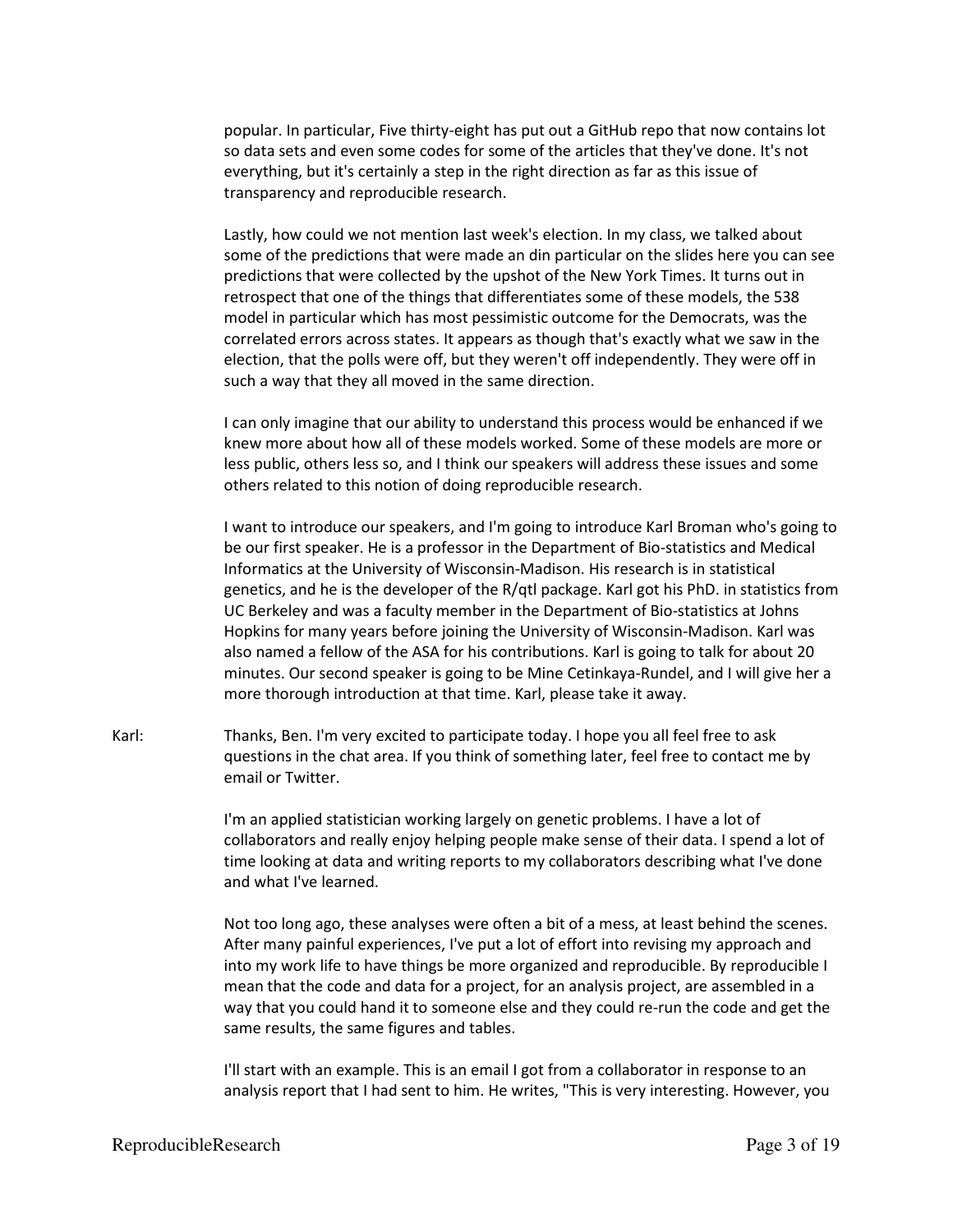used an old version of the data and N equals 143 rather than N equals 226. I'm really sorry you did all that work on the incomplete data set." You get an email like this and my initial reaction was "Why am I using the wrong data file and where is the right data file?" What he didn't know is that I had adopted a reproducible workflow so that I spent 20 minutes trying to figure out where the right data file was, and then 10 minutes getting it incorporated in where it was supposed to be and type one command and rerun the all the analyses and reproduce the report, and because things didn't change substantially I could with a half hour's work send him right back a revised analysis with the full data. This is a reproducibility success story, maybe a small one, but the key thing is that I could recover from this mistake and without much work fix it.

The second feature here to note, I think, is that I tend to when I write an analysis report I start with a paragraph that describes the data and what I view the goals of the analysis to be. By doing that, he could see right at the top of the analysis that N equals 143 he's using the wrong data set. If I hadn't included that brief summary of the data at the top he would never have known that the whole thing, and I would never have known that I was using the wrong data set.

This is what I strive for. My life still isn't always so rosy. Often, I'll get an email from a collaborator that the results in table one don't seem to correspond to those in figure two, or I'll come back to a project after three months and I'll look in the set of scripts, the R scripts, that I've written, and I'll say what order am I supposed to run these scripts? Or a key data file for analysis project nobody really knows where it came from. Like I had one project where the key annotation file for a gene expression microarray is just something we got from some person in the past and we don't really have any kind of documentation of where it came from.

Or in some late night exploratory data analysis effort, I will decide that I need to omit some set of samples because they are badly behaved, and then six months later when we go to write the paper I'll realize I need to explain why we omitted those samples. Can I now do a bit of forensic analysis on my analysis to figure out how are those three samples different so that I can explain why I chose to drop those and not something else?

Or in some late night bouts of exploratory data analysis I'll make some cool figure that really looks like a super interesting gene and my collaborator's going to love, and then the next morning I realize I didn't write down what gene it was or how was it that I made that figure. The worst thing is maybe coming back to a project and learning that your script is now giving an error, can you trace back and figure out I know it was working three months ago why is it not working now.

I sent an email to someone about a paper where I was really interested in trying to use their method and compare it to my own. The response I got back was "The attached is similar to the code that we used" which is not a position you really ever want to be in.

Reproducibility is assembling the data and code for a project in a way that you can hand it to someone else and they can re-run the analysis and get the same figures and tables,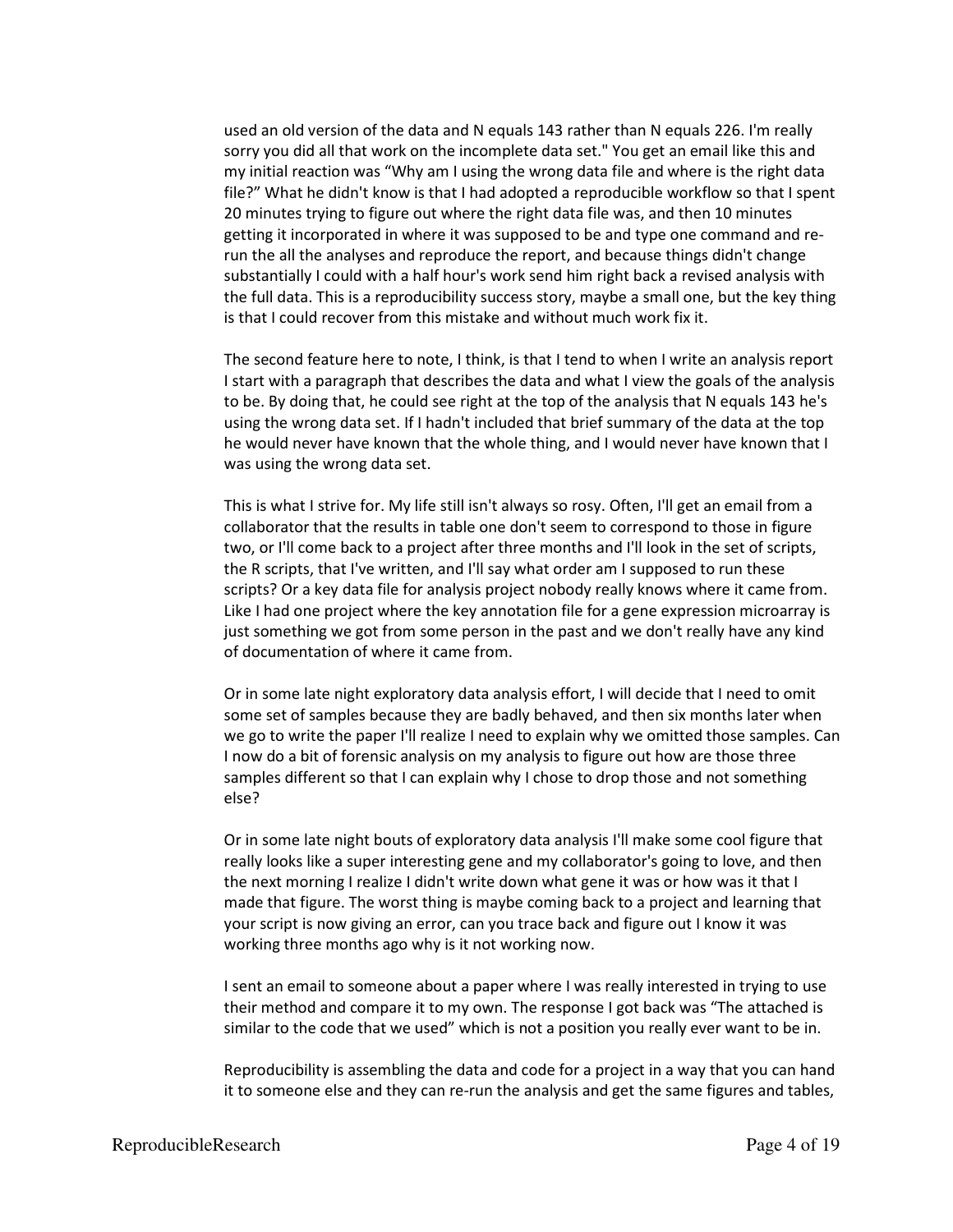the same results back. We differentiate that from replicability where you gather all new data and do analysis on those new data and come to the same conclusion. Some scientists have used these terms exactly opposite, what statisticians have come to call reproducibility we often think of as replicability and vice versa, but it's important to distinguish those things, and we're really seeking a minimal standard for computational work, that with exactly the same data and code, they're assembled in way that someone else can re-run then and get the same answers. This is also different from the results being correct. The analysis could be fully computationally reproducible, but there maybe is a bug in the code, or in your understanding, so that the results are totally wrong. So, reproducibility is assembling the data and code in a way that others can re-run it and get the same answers. Sort of a minimal standard. We strive for more, but at least we want to get that.

In getting from the standard practice to a fully reproducible workflow, lifestyle, is a difficult task. Looking back at my history of trying to improve my approach to analysis, I wrote a webpage talking about what I call "The steps towards reproducible research," and that's what I want to walk you through today. You can read it in somewhat more detail later.

The first step, I would say, is to organize your data and code. Jenny Bryan, a professor at University of British Colombia, she has a great quote, "File organization and naming are powerful weapons against chaos." Another quote I really like, paraphrasing Mark Holder, "Your closest collaborator is you six months ago, but you don't reply to emails." So, the first you thing you want to do with a project is to organize the code and the data so that if you come back to it three months later, that you can look in there and really know what everything means. Everything's in the right place. It all makes sense. I think in doing just this one step, you will have made your analysis project reproducible in the way that you can hand it someone else and it will be understandable.

The basic approach I take is that every analysis project is in a separate directory, and the directory for one analysis project is split up into sub-directories that are meaningful, and they tend to be exactly the same sort of directories for every project I work on. For example, I separate the data from the code. I have a folder that is just the raw data, and then other folders that have code that I'm using. I also really prefer to separate the raw data that I get from my collaborator, from any derived data that might come from the project. I'll have maybe, a separate directory that has notes to myself, or references that my collaborator has given me that are related to the project. I try to have also a "read me" file, that really describes what the project is about. And where I can, in each of these sub-directories, I would have a "read me" file that explains what the separate files are. If you've gotten a project into this form, you hand it someone, and it will all be clear, so that they can at least, in principle, read what you've written, look at the files, and be able to re-run the analysis.

Differentiate that from what I call "chaos," as Jenny Bryan said. This is a project folder on my hard-drive, for one project, I'd say that this is the project that led me to reflect on my approach to things. That ... Yeah, you don't want a project directory to look like this, where you have say, you know, folders that are Ping, Ping2, Ping3, Ping4, and you know,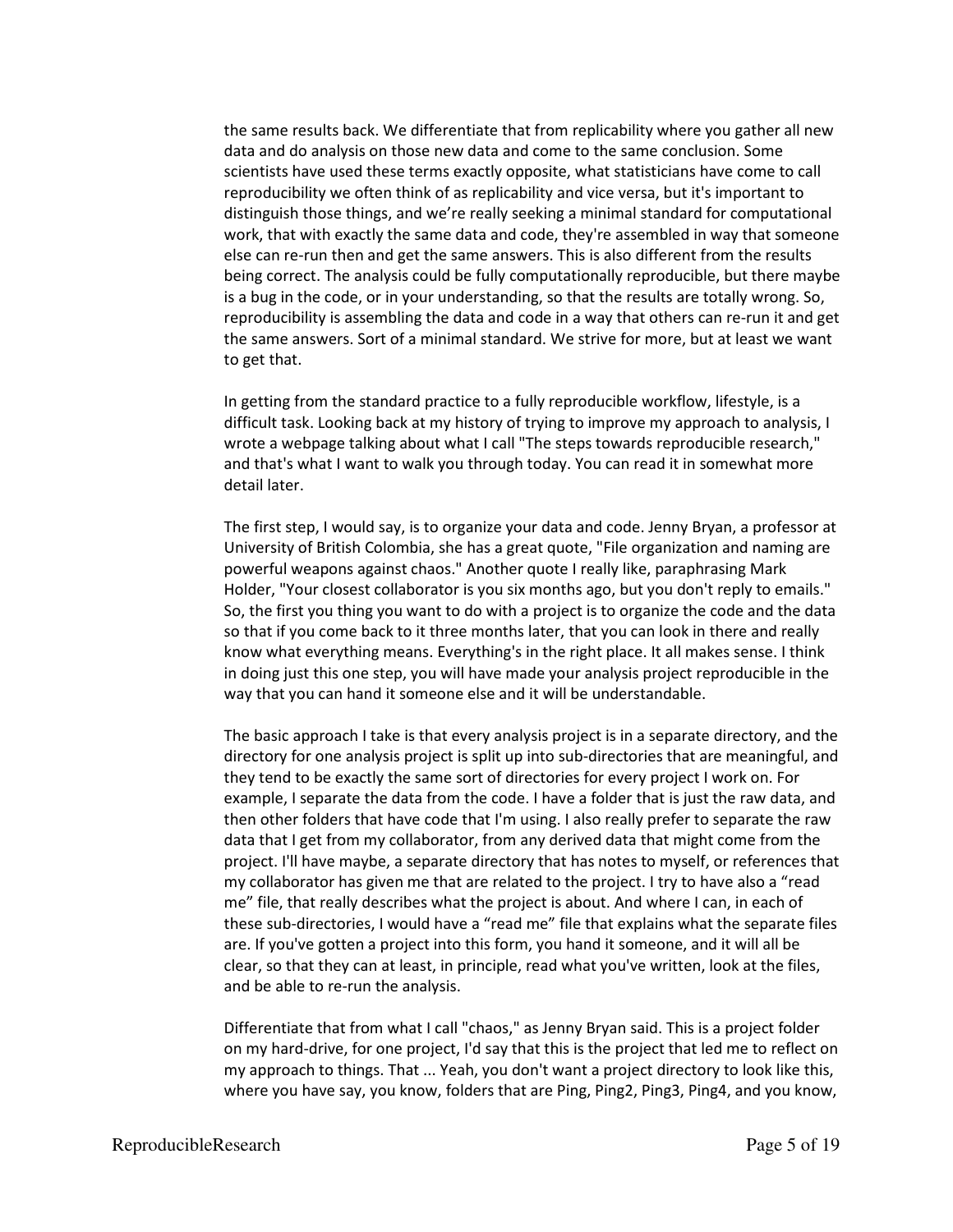Int2\_for\_Mark, and such things. It can be hard to organize a project, and it's also hard to keep a project organized from day to day. I like that think that, I guess, from experience it seems that, the organization of a data analysis project is dependent on really the worse day that you've spent on it. Everything's kept well organized and looking great, and then one day the collaborator says, "I have a grant due next week. I need you to do this, and that, and the other thing." And you go in there, and all kinds of craziness occurs. Then it's all going to be a big mess from there on in. So, organization is really the first thing you want to strive for, and it's something you pretty much have to work on every day. And, there you are. But that is a big step towards reproducibility.

The second major step I recommend is, everything that you do with data, you do it via a script. You know, some computer program. That, if you need to open up an excel file and save it as CSV, you should do that really with a script. If you get an excel file that has 18 worksheets, and one of them has the column names a little bit differently, you're tempted to maybe go in and fix that one column name to match the other 17 worksheets. But my mantra is, if you do something once by hand, you're going to do it a thousand times. So really, everything you do with the data, you want to be through code. A lot of things that are really kind of difficult with code, but you want to strive towards improving your scripting ability so that you can do everything through code.

If you've gotten these first two steps, everything's organized and clear and documented, and secondly that everything is with a script, then you have really a fully reproducible project, that you can hand to someone else and everything you've done is all there through a script, they can, in principle, run everything.

The third step is to try to automate the full analysis process. I like to use an old tool, GNU Make. Make is a command line tool that was originally written for the compilation of large software projects. You know, you have a bunch of different C or Fortran files that need to be complied to object code and then link them together. Make was really originally written for that purpose. But, you can use it to automate really any command line driven analysis project. For instance, here … the way it works is you have this one text file that describes all the things that you want to create, and then what other files they depend on. So, the final product of this analysis is a webpage, and it depends on these files, the original R Markdown file, and some clean version of the data is a comma delimited file. So you have a target, and then what files it depends on, and then you have a line of code that says what you need to do to turn the dependent files into the target to create that final analysis html file.

The advantage of make is that it both automates the whole process of an analysis. So, turning raw data from an excel file to CSV file, and then doing some initial R scripts to do some cleaning of the data, and then producing an analysis report; it automates that process. Then it also documents the dependencies, documents the set of things that need to get done, what it's produced from, and how it's produced. Make can be a bit quirky. At the beginning of each of the lines that says what command gets run, there has to be a single tab character, not a set of spaces. And if you're going to change directories within that command, you have to do it sort-of all on one line. If you change directory and then in the line below if you were to run R, it would jump back into the original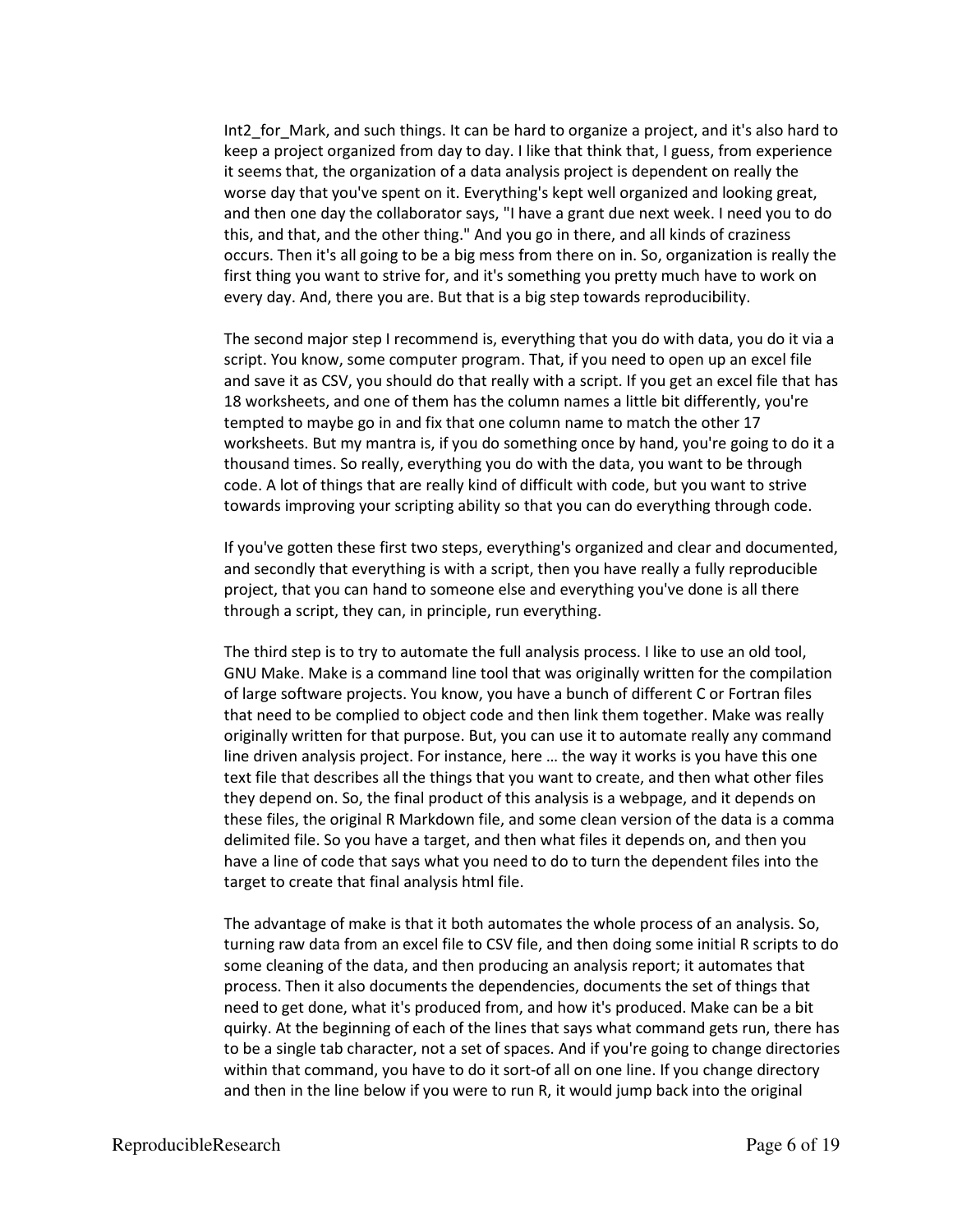directory. Make is a bit quirky. It's an old program, it's complicated. But, for automating and really documenting the process, I still find it really useful.

If you've done those three things, you have everything organized, you have everything in a script, you have a make file that governs how everything gets done, then that's really a fully reproducible analysis. You can hand it to someone else, they can type make, and redo everything.

Step four I would say, is rather have everything through scripts, you want to focus on creating reproducible reports. I use, and I like R Markdown for this purpose. This is an example report that I wrote a couple years ago. At the top of the report I have some summaries, like there's 36,813 markers, and there were 1400 or so phenotyped mice, and 1500 genotyped mice, and so forth. All those numbers are coming straight from the data, rather than me typing them in. Behind the scenes, there is this R Markdown document that has bits of text with bits of R code inserted, and when this document gets processed, those numbers get inserted in place of the code used to generate them. That is really what has made my life much happier.

The next step that I would recommend, are to really look at the code and try to make it better and more readable. The first thing I would do to try to make your code more readable, is to turn any kind of repeated code into functions. You know, in Python you would use this def statement to write a function, which you might write for reading in a step of data, where in R, you might use the function "function" to create a function. But, if you look at an analysis report, you often have a bunch of chunks of R code making different plots. In many cases you'll have, you know, you've written a bunch of code to make one plot, and then you want to make a similar plot, but with, you know, plotting from different columns or something. Often you will copy a chunk of code down and then do some editing, and you'll do that repeatedly, several times. Repeated code makes things harder to maintain. If you decide you want to change the overall look of the plots in your analysis, or there's some other change to those bits of repeated code, you have to go and change all those chunks of code. If instead, you write a function, it makes it so that if there's something you want to change, you just have to change it in that one place.

Secondly, it makes your analysis report easier to read. Instead of having these long chunks of code that are doing the plotting that you want, you have replaced that with a single function call, you know, "plot genotypes". Or, you know, each chunk of repeated code is replaced with a well named function call. One way to make your analysis scripts or R Markdown documents, your reproducible documents more readable, is to take chunks of repeated code and turn them into functions, and replace those chunks with calls to those functions.

The sixth step would be to take those functions that you've used, and turn them into a package or module. R packages, you think of R packages like ggplot, or dplyr, I mean, these big projects written by people that really know what they're doing. In fact, R packages are not too terrible to create, and even if you're making a package for your own use, you're not intending to distribute it to anyone else, having code that you use in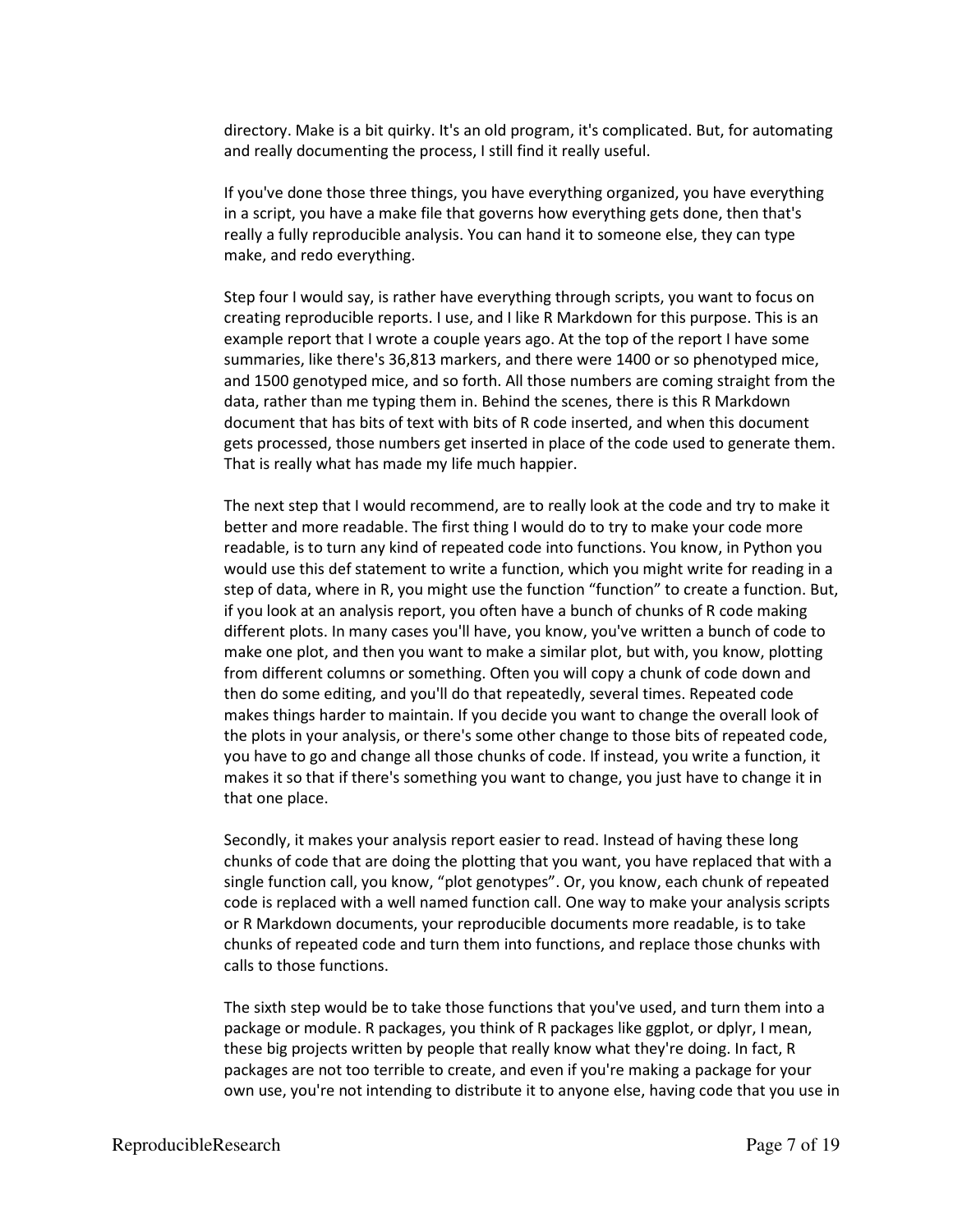multiple projects sit together within a package in some common place on your computer, can really make a lot of things easier. But, rather than, if you think about a plot that you've made in the past that you want to make again, you figure out, "What project was I working on? What was the time of year that I was working on that that I made that plot? That one little nice plot?" Rather than have to sift around for it, if you have in advance made a package of code that you like to use, for yourself, you can find it in that one place, and it's easier to reuse code between different projects.

The seventh step towards a happier life is to adopt a version control system. Everyone that uses a computer has to, at some point, deal with different versions of files. We all have some way of keeping track of different versions of files. Often, it's this way, following this comic, phdcomics.com. You write a paper, you sent it to your professor, and you revise it, and you go back and forth, changing the name of the file to reflect the new version. This can be effective. If there's one thing maybe to learn from this it's that, you should never use "final" in a file name. You're sure to revise it later. Here's another directory on my hard drive, a whole bunch of files. You'll see a bunch of them that have final in the name, and you'll also see final-old, right here, or final-revision2, which is my favorite. Don't use "final" in a file name. We need ways of keeping track of different versions of files, and it's hard going at the beginning, but adopting a formal version control system like Git, and its web home for many people, GitHub, can really make your life easier in the long run.

The way Git works is, basically, you're keeping track of one project directory and all of its sub-directories. When you change files for a project, you commit to those changes and record a little message of what it is you've changed. Having done that, you can then look back through the history of changes in a project and be able to see, you know, on this date I changed this file by deleting these lines and adding these additional four. Version control really shows its advantage when you're working collaboratively on a project, in that if you and a collaborator are both working on a common set of files at the same time, merging your simultaneous changes are really easy with a version control system. It also allows you to go back to the state of a project at any point in the past. If a script is no longer working, and you know it was working three months ago, you can go back to the state of your project three months ago and verify that it was working, and then you can step forward and really see what it was, where was it that it stopped working, and what had I done at the time it stopped working. Adopting a formal version control system is an investment of considerable effort, that will pay off in the long term.

People often think of version control strictly for software projects, and especially big software projects, and that's a great use for them, but pretty much everything I do on the computer, at this point, talks I write, papers I write, analyses and software, all those things, my webpages, they're all within Git, and using GitHub.

Finally, the final step is … reproducibility is about assembling a data and code for a project in a way that you can hand it someone else and they can re-run the analysis and get the same results, the same figures and tables. If you're going to hand the code to someone else, you need to explicitly license the software. The way copyright works in the US, you automatically own the right to distribute and perform the code you write,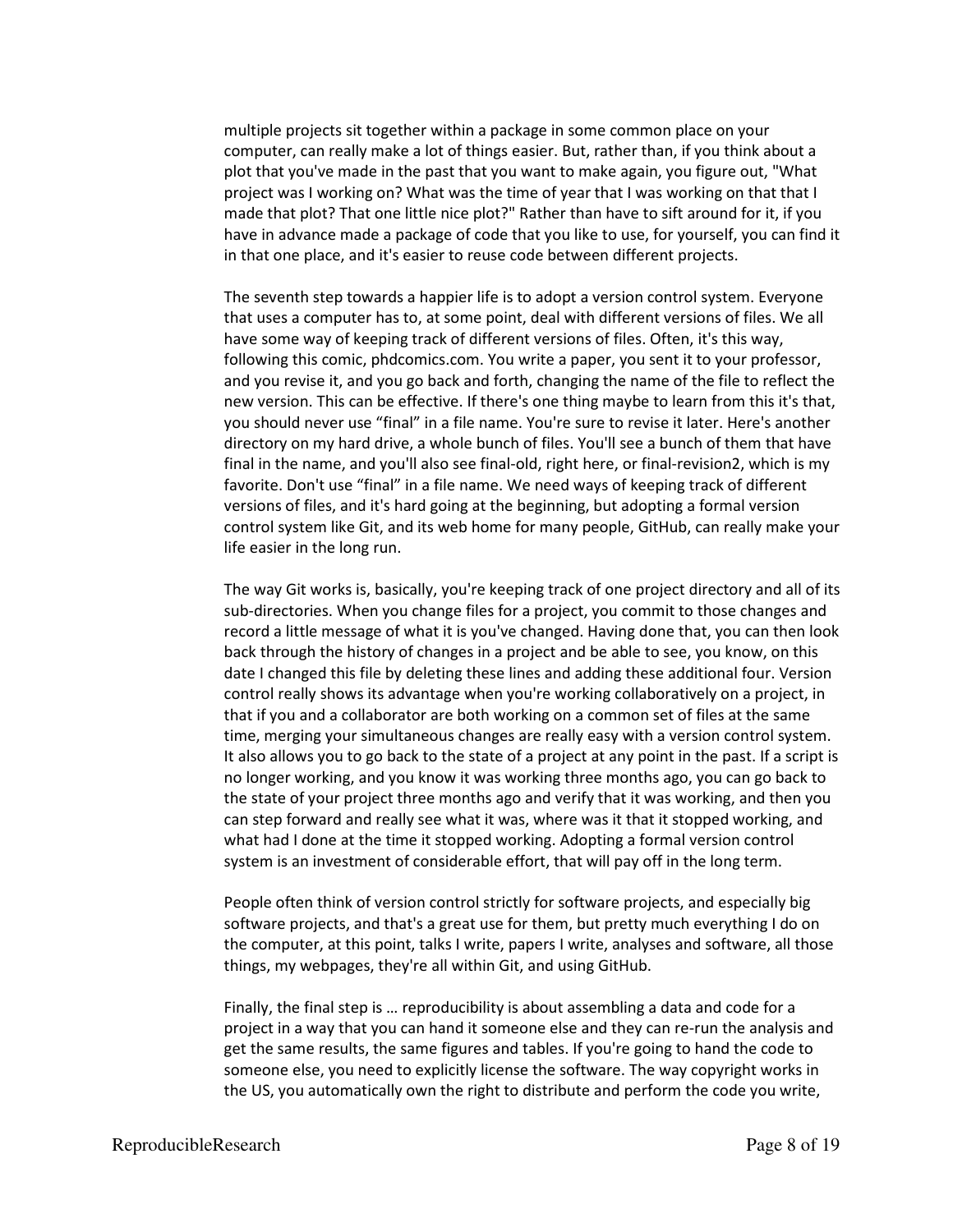and it's only by explicitly telling people via a software license that they're allowed to do the following things with this code, that they can. If you want to be able to hand your code to someone else and have them run it, you need to pick a license. Pretty much any license. Pick a license. Software licenses usually do two things. One, they say what people can do with the code. That they're allowed to run it, and modify it, and redistribute it. Secondly, a software license generally will protect you in case something terrible occurs. It will usually say, "If something terrible occurs, don't blame me." So, you want to license your software really for those two purposes, that telling people what they can do with the code, and so that if it breaks something, they shouldn't sue you.

Finally, I want to end with a quote from Keith Baggerly. It's talking about reproducible research. He said, "The most important tool is the mindset, when starting, that the end product will be reproducible." That is really the key. You sit down at a project, and if at the start you say, "I want this to be reproducible," that's really the key for ensuring that you will stick to the effort of making sure that it is reproducible.

That's that from me. My slides are online. Feel free to continue to ask questions in the chat area, or if you want to contact me later, find me on Twitter, or you can find my email on my webpage. Thank you.

- Ben: All right, thank you Karl! So, I think we'll discuss questions at the end. There's a couple of good questions in here already. I guess I would pitch this one at you. A member of the audience, "So, the potential problem with using GitHub is that you can not copy data with personal identifiable information there. For me, in industry, the solutions have to be local or on the corporate cloud at most." In your experience with GitHub, Karl, do you have any advice about people who have personally identifiable information?
- Karl: I would say, you can use Git locally. So, even if you want to keep your code just to yourself, the code and data to yourself, it is worthwhile using Git for version control within your own computer. I think, when you're putting code and data on GitHub, you do need to be really careful about it, and make sure that the data itself is kept locally, even if you're posting the code on GitHub. In industry, I would say that many look for other options. There's a GitLab software that a company can use in house that has many of the features of GitHub, but is kept entirely within the company, if there's data that they don't want to share more broadly.
- Ben: So, that's a good point. Git and GitHub are not the same thing. And right, that Git is an open source program that you can use locally without the GitHub web interface.

I want to welcome our next speaker and we'll have time for more questions for Karl at the end. Our next speaker is Mine Cetinkaya-Rundel, she is the Director of Undergraduate Studies and an Associate Professor of the practice in The Department of Statistical Sciences, at Duke University. Her work focuses on innovation in statistics pedagogue, with an emphasis on student centered learning, computation reproducible resource, and open source education. Mine is the most recent winner of the Waller Education Award, for her contributions and innovations to the teaching of elementary statistics. So, I'll leave it to Mine, and we'll be back in a few minutes to take some more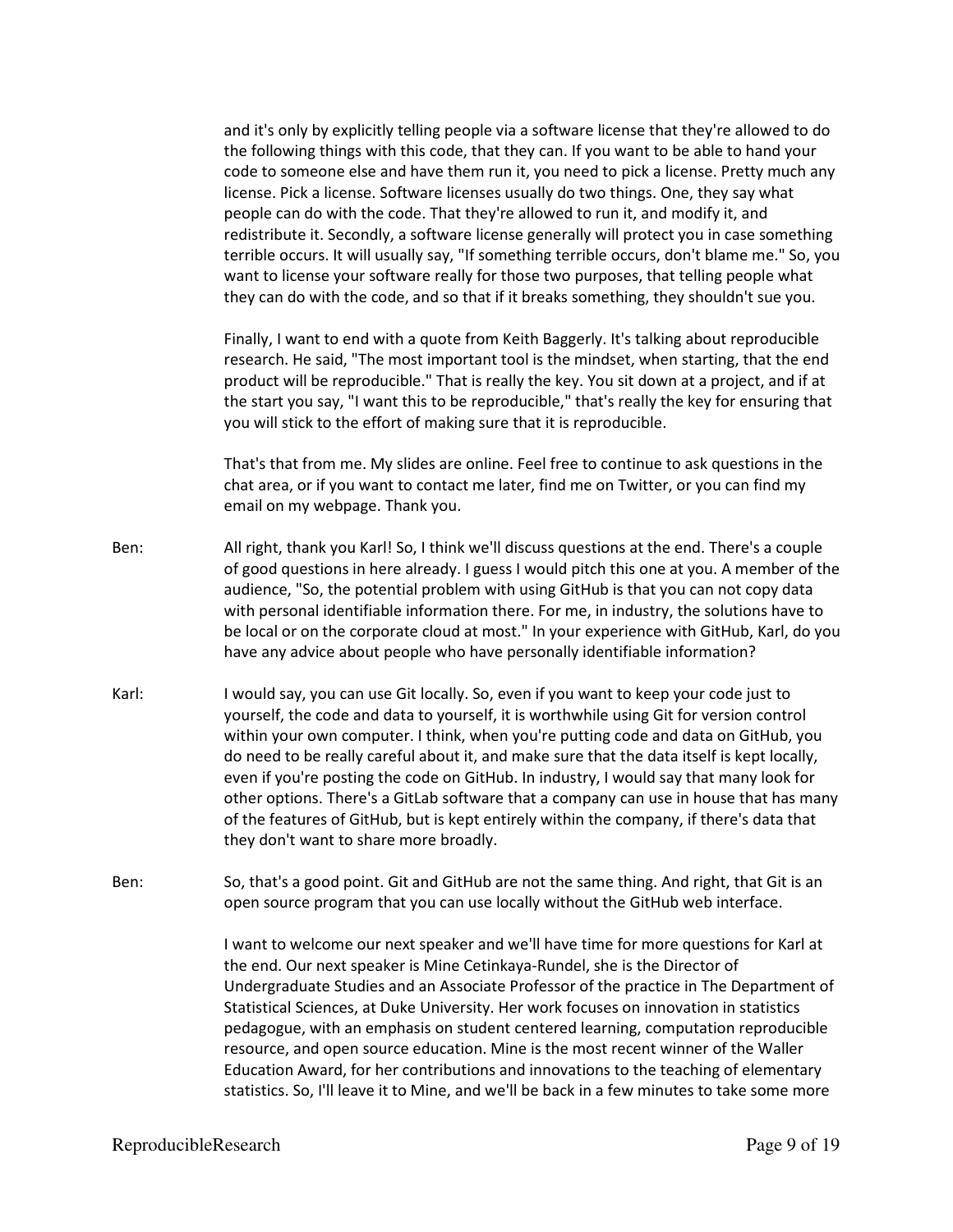questions.

Mine: Thank you very much, Ben. Today I'm going to be talking about some of these ideas that Karl talked about in terms of reproducibility, and how to introduce them, actually weave them, through the undergraduate statistics curriculum. I feel like in terms of getting people to do better science, and reproducible data analysis is part of that, we need to take a two pronged approach. The first prong would be to convince current researchers to adopt a reproducible research workflow. That is, I think, a harder feat, because that's talking to people who already have an established work flow. What I tend to work on more is what I think is a slightly easier feat, which is training new researchers who don't have any other work flow. So this is thinking about our students who are teaching data analysis for the first time, and how can we do that such that they learn the best practices, as opposed to the sloppy practices, if you will.

> The idea of reproducibility often comes up in the context of published research, and the need to accompany this type of research with the complete data and analyses, including software and code. We hear about reproducibility a lot as an issue in terms of journal submissions, for example. But as a statistics educator, so I teach data analysis, I believe that it is our responsibility to instill these best practices in the students before they set out to do research, so that when that time comes for them, they don't really have any other work flow, and they are bound to the reproducible work flow that they have learnt. So, what I'm going to talk about today is how we try to accomplish this within the statistics curriculum at Duke. I'll give examples from three of our courses, and then talk a bit about what more do we want to do, or might you want to do, the tool kit, and also some of the additional pleasant side effects that come from teaching within this work flow.

> The first course I'm going to talk about is a traditional intro stats course. Maybe it's not your most traditional ones, but in terms of the traditional topics covered, I would say that's your stat101 type of course. It's the first course for non-majors. It's not calculus based. It's mostly social science majors taking this course. And it is possibly the only quantitative science course these students take. So I feel like, we need to do a very good job teaching these students, both in terms of statistical reasoning, and also data analysis, the best practices here. In this course, how does reproducibility come into play? On a weekly basis, students work on computational labs, and also the work on a data analysis project, at the end. So, doing hands on data analysis is an integral part of the course. The way students do this in this course is through literate programming. They are doing their analysis in R, and we introduce R in this course not so much as a programming language, but more as a statistical data analysis tool. They interface with R through our studio, mostly because of how easy it makes it to create these reproducible reports using the R Markdown package.

> To give you an example of the work flow that I'm talking about, in a traditional setting, in such a course, data analysis might be completed in a graphical user interface based program. Such as Mini Tab, or SPSS, or something like that. In that case, the data analysis, so the descriptive statistics, plots and tables, the model output is generated in this software, the statistical analysis software, and then write up is done elsewhere. In a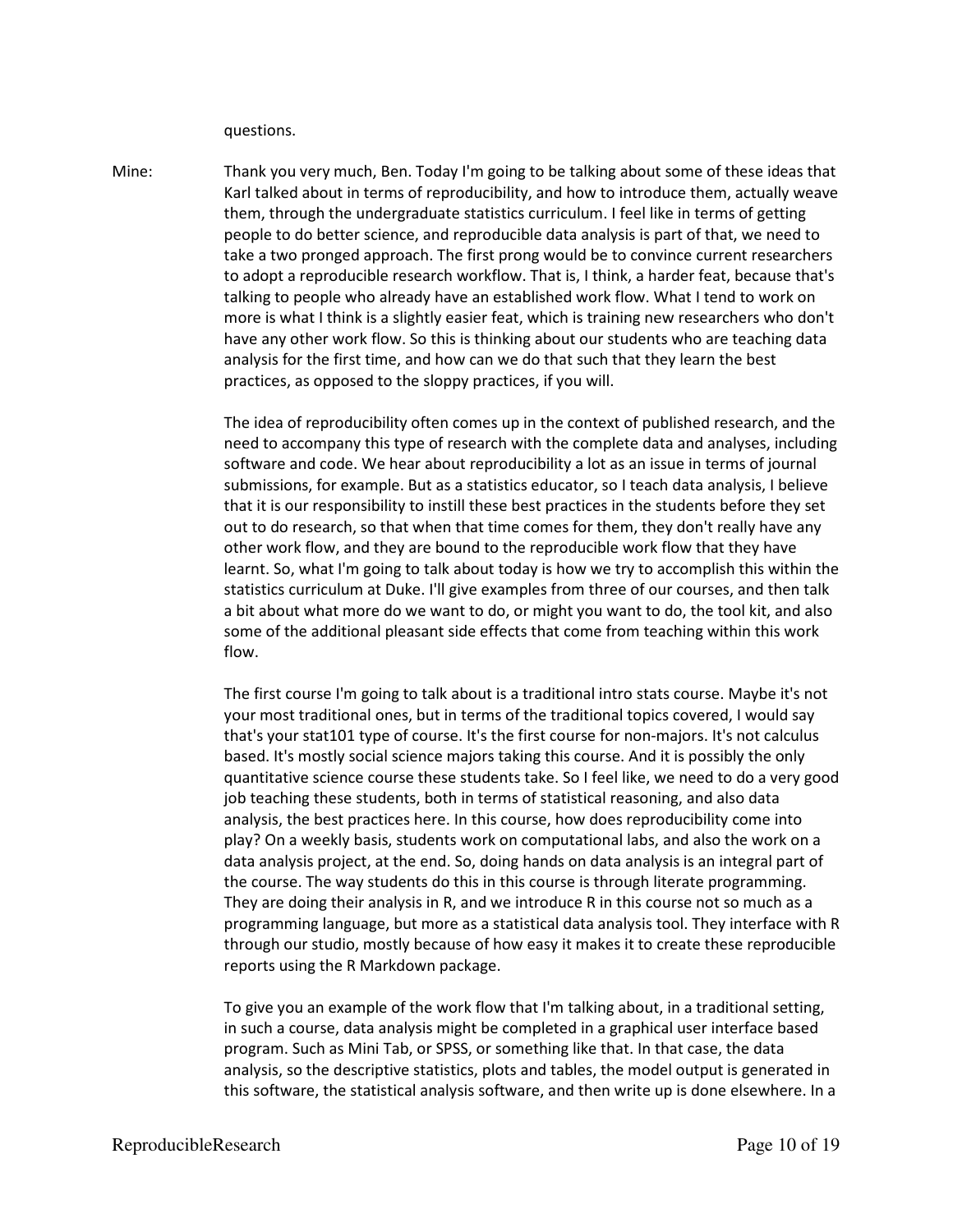text editor, like either Google Docs, or Word, or whatever. So that's where the research question and context comes into play, the calculations and conclusions. Then, to generate the final lab report, the students need to combine these two through a copy past paradigm, into a lab report.

And this is error prone, first of all, because it is possible that the analysis gets updated, but the wording does not, or vice versa. It's also open to kind of mucking the results, if you will. Because, there's not necessarily any guarantee that the copied and pasted plot is actually generated by that student, or has not been altered since it's state that came out from the data analysis tool. A better paradigm that we work with in this course is where both writing, and the data analysis, so that is the writing of the code, as well as the output, all happen in the same environment. So you're test blocks and data analysis all happen in the same environment, that's the R Markdown file, and every time this document is rendered, the code is re-run again, and the text is re-rendered again. So, you are guaranteed that the final report actually has the most recent version of everything that you're looking for. So, for example, assume that the data comes in a CSV file, so that's one component of the students work, and the work happens in this R Markdown file, and when rendered, it generates a html file. It could also be a word or pdf file, but we have the students generate an html file, and submit that simply through the course management system. So that's Sakai for us at Duke, but it could be Moodle, Blackboard, whatever your institution is using.

That's where the feedback is done. So, the faculty member or the teaching assistants can provide the feedback there. Just to give you an idea, here is what the students have submitted. It's their R Markdown file, as well as the generated html output. Simply using the interface of the course management system, we provide them some feedback. The nice thing here is that, we could simply look at the resulting html file and only view the results, but especially if there is a need to reproduce the students work, to either check that is is, indeed, reproducible, or if there is a mistake and we simply want to change something and fix it to see what would happen if that one small mistake was fixed, the fact that the students also submit the R Markdown file makes this incredibly easy to do so.

Often times the question that's asked is, "Can students handle this?" There's already, a lot going on in a stat 101 type course, can they handle this additional complexity? I'm going to say, yes, that they can. The most important being that point-and-click is no less overhead than scripting. So, I happened to pick one point-and-click touch software, Fathom. This is a software, it's pretty neat actually, it will allow you to generate graphs by simply dragging and dropping variables onto the axis and tables, similarly. Suppose that you wanted to make a contingency table with row or column proportions. This is verbatim text from a lab handout where students are shown how to do this, how to generate this contingency table with row and column proportions. This is no less work for a student to parse through, than two line of R code where the syntax might be new to them, but that's where the teaching happens. We teach them the syntax. So, I would say that, I don't think students necessarily prefer the point-and-click software, if it still takes this much explanation to get something done.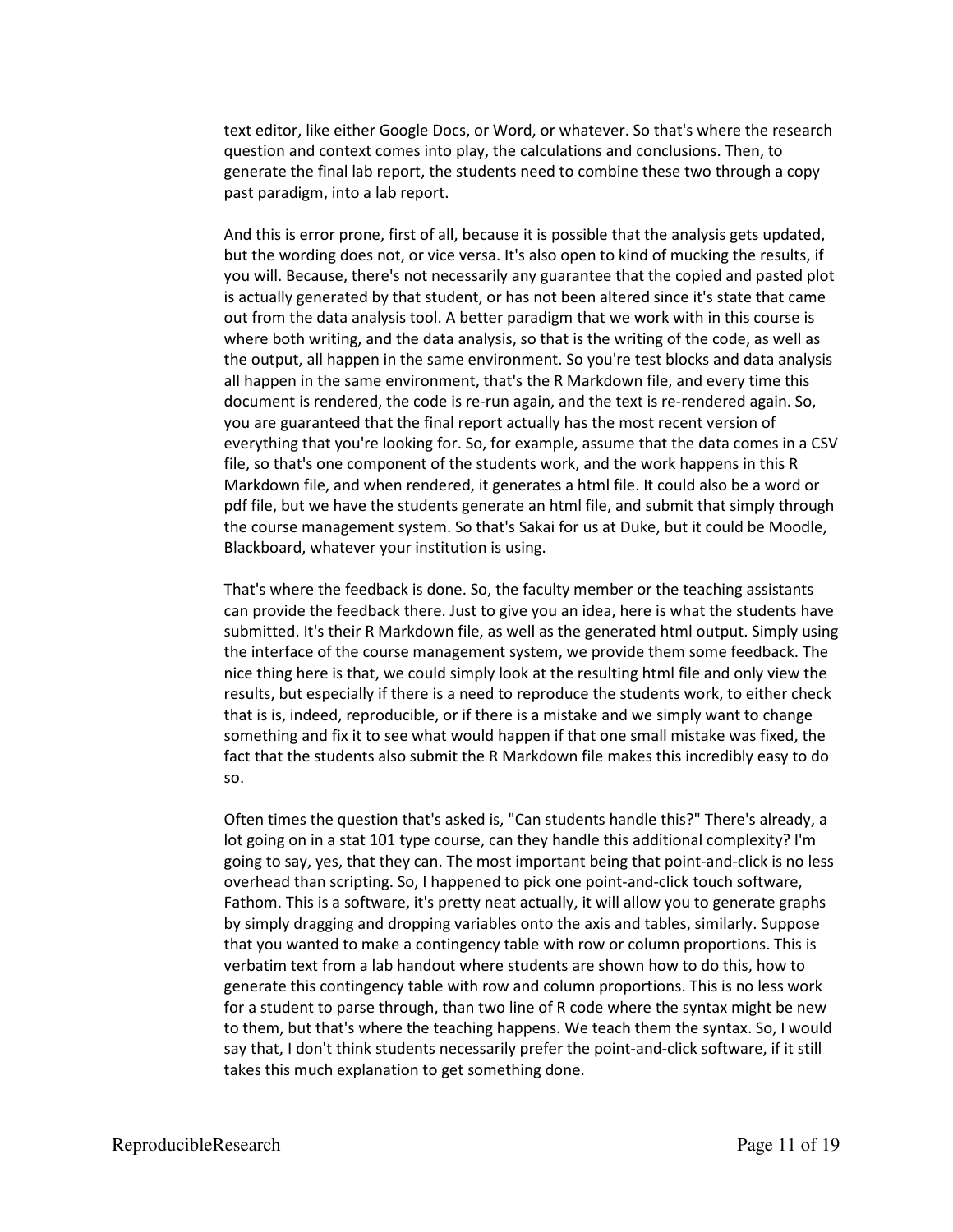Additionally, in this paradigm, we have the code and output always together. That's very useful for instruction, but it's also incredibly useful for students. It removes one burden off of them in terms of keeping things organized. Syntax highlighting that happens by default in an R Markdown file, makes it easier to learn the language a bit because, especially for a visual learner, it's nice that functions are colored a certain way, and arguments are colored a certain way. Finally, it keeps code organized and work space clean. So, errors due to overwriting a data file, for example, happen much less often, if ever, when you're working in this paradigm. Those are the types of errors that are very difficult for novice users to recognize, so it really does help actually remove the frustration from the student.

Another example I'm going to give is from an Introductory Data Science course. Here the difference, it's a first semester undergraduate course, it's again, not calculus based, but the students here are interested in quantitative sciences. In fact, this is likely the first of many of the quantitative science courses these students are going to take. They're probably going to major in something like stats, CS, or math. In this course, in addition to what I described earlier, we also use version control tools like Git and GitHub. So, what's happening in terms of the work flow here is that, the generation of the data analysis is done exactly the same way, through literate programming, but students can actually then instead of using the course management system, put their work on GitHub, and they can use the GitHub environment to collaborative with each other for team projects, for example. When they're finally done, the assessment is also done on GitHub. So an instructor or TA then, can pull their work, provide feedback there, and push it back for them to get the files back and do any sort of enhancements, or just review the feedback.

Here is what a submission looks like. In this case, we have one repository per assignment, either per person or team, depending on what type of assignment it is. These are private repositories. GitHub is pretty nice in terms of providing private repositories for educational use, so we don't have to worry about both students seeing each others' work before it's time to do so, and also any additional FERPA considerations. You can see that it's easy to see, in this team, how many times people have contributed. If we were to click on this, we could drill down and see which contributions are made by which students. And they are, instead of emailing files back and forth to each other, they're simply committing their work to the repository, and pulling from there when the next person is ready to work on it.

Again, the question, can students handle it? And yes, they can. But, I would say that introducing this additional wrinkle of using Git and GitHub, it does come at a cost in terms of instruction time. I would say that if you are doing this, it is important that you make time in your course structure to allow for instruction of how this work flow works. It is, I think, unrealistic to assume that students, especially those who are new to programming, that they will themselves figure out exactly how everything works, in terms of using GitHub. And one nice thing, in terms of the tool kit, is the R studio interface with GitHub makes it a lot easier for the students. They don't necessarily need to know any command line. And they can get, I would say, 98% of the way there, in terms of what they have to do. It is possible that they will get themselves in a space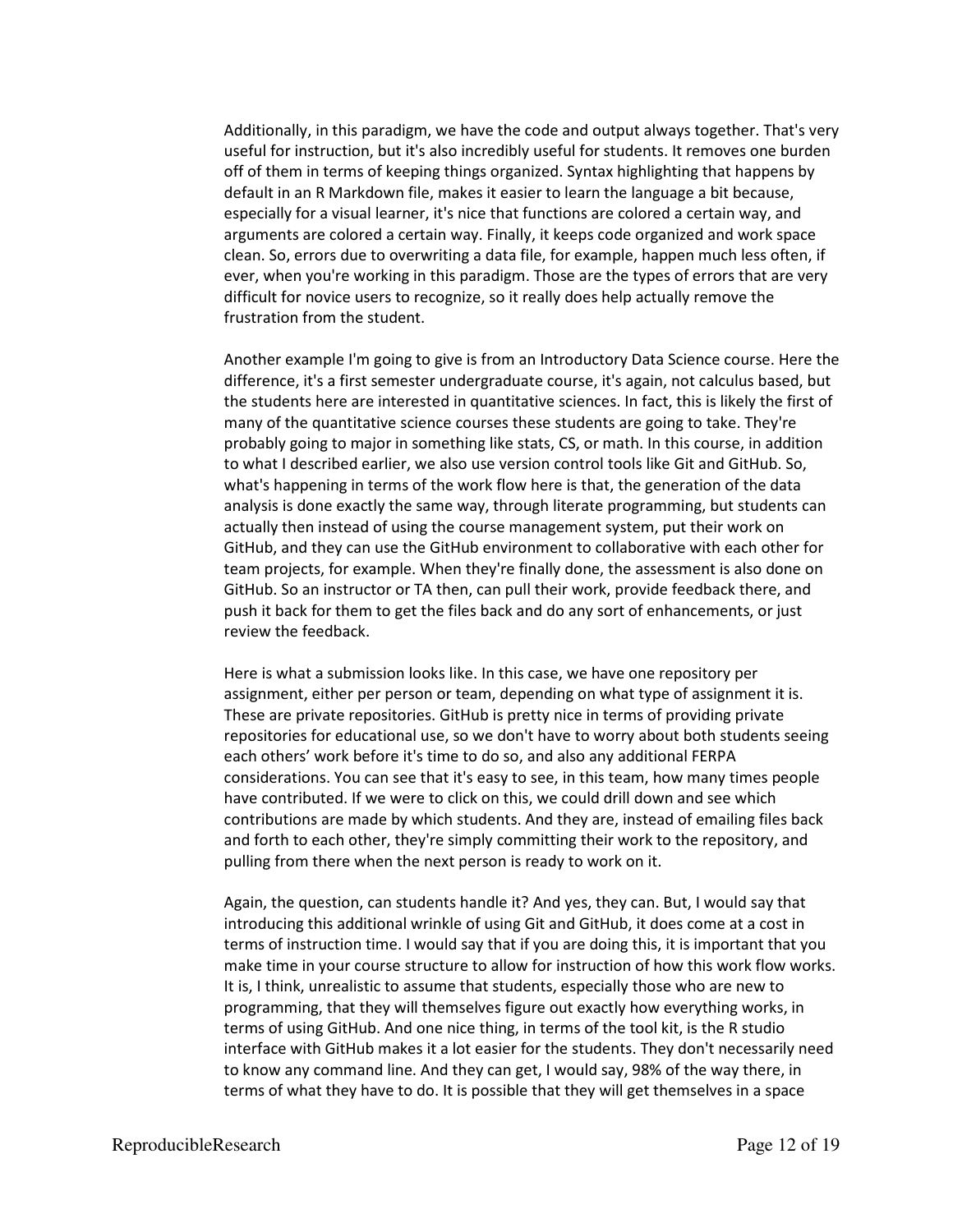where you might have to step in and save them, from any GitHub error that they might be getting, but I think that a majority of the time, the fact that it works, and it provides a very clean space for them to collaborate, and also submit their work and get feedback, we would get them used this very useful tool that they can take with them and use throughout their undergraduate career, as well as beyond.

The last course I will mention is a course that comes later in the curriculum. This is a second or third year elective. It's a statistic computing course. It has some statistical prerequisites. This course is for students who are committed to the stats major or the miner, and it is either the first or second computing course these students take. Also, what they learn from this course, we anticipate that they will use it in their future work, as well. In addition to everything that we described here, in terms of reproducibility, we also use additional build tools like make, that Karl mentioned earlier in the talk. The reason for introducing this additional tool is that, now the projects that the students are working on are not necessarily ideal candidates to be housed in a single markdown document. The complexity is higher, statistically speaking, computationally speaking, and even potentially in terms of the tools that they're using. They might be using languages beyond R, for example, to do part of their work. So, something that allows them to then regenerate all of the work, that isn't just tied to an R Markdown file, is useful for some of the complex projects that they work on here.

I won't go into too many details in terms of examples of the types of projects that are done in this course, but I do have a link to the course website, if you all are interested. One thing that I will mention is that, the important thing to remember here is that in terms of weaving this idea of reproducibility through the curriculum, the tool kit grows along with the complexity of computation. That, I think, helps with students by in. We're not just throwing a bunch of tools at them and saying, "You should learn them all." Instead, what we're saying is, "Here is the amount of data analysis you're expected to do in this course, and here is a set of tools that will make it much easier for you to do it, and do it right, and do it cleanly, and get feedback in the most efficient manner, and also be able to collaborate in the most efficient manner."

So, what comes next. In terms of the what, what we would like to do in our curriculum is to continue weaving this idea through, and introduce in in our Capstone course, or the Senior Thesis and Independent Study. How do we do this? First of all, we're going to need instructor buy in, because it's costly, especially when it comes to an independent study or a senior thesis, a variety of faculty members from the department might be advising the students who are working on these. Most certainly, these faculty do not necessarily want additional checking, on their part, added on to their workload. One way of doing that is to make this a part of the assessment, so that the students recognize the importance of doing their data analysis reproducible, and are rewarded for it as part of their assessment.

Another way is to work with an easily adoptable framework. Something to say to either students or their faculty, saying, "From now on, your projects must be reproducible." That's not sufficient. What we really need is also, a framework where both the faculty who are advising this work, and the students who are working on it, can easily adopt.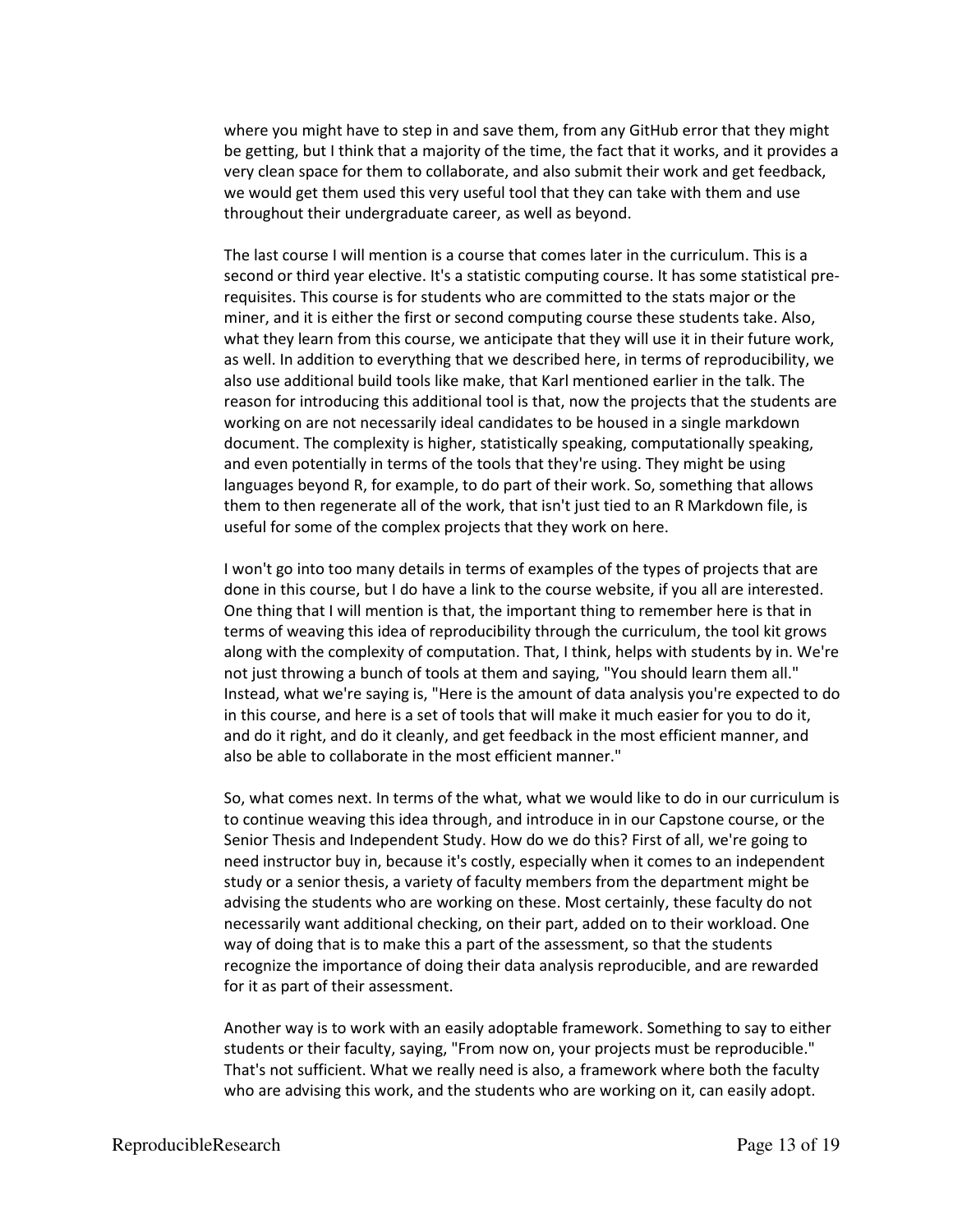One example for this is the steps to reproducible research that Karl mentioned earlier. Project TIER also has a nice framework, that uses the open science framework, underlying that, a project here Ben mentioned at the beginning at the talk. I would especially encourage people who might be working not with R, but maybe perhaps something with like Stata, to take a look at the work done by Project TIER as well, as a protocol that they have developed. Works for Stata as well. And, you might want to work at the reproducible science curriculum. If you click on these, on the slides these should be live links that will take you to the relevant web pages here, and the Reproducible Science Curriculum is a two day workshop for scientists to do their data analysis reproducibly and there are nice steps outlined there, that one might be able to grab and adopt for their own use, and then develop this framework that might be useful for their own curriculum.

In terms of our tool kit, I mentioned R a lot, and the reason why I have used R, beyond the fact that I am an R user in terms of my applied statistic work, is that the built-in seamless ecosystem with RStudio, really makes things like literate programming, and version control Git and GitHub, a lot easier for the students. So, even though they are learning new syntax, they are using additional tools, it all looks like it's happening in one environment for them. That is very useful for at the very beginning, in terms of getting started. And we'll take them through a majority of their work. Is it possible to do this with other languages? Sure. With any scripting language this is possible. Just keep in mind that there may be more overhead in some, than others.

Let's lastly talk about the side effects for students and instructors. What do I mean by side effects? What I mean here is, obviously, there's the goal of teaching data analysis reproducibly, and that's that your students are learning to do better science. But beyond that, for instructors, it makes question and answer easier, because students are doing their work in this single R Markdown document. They can, if they have a question for you, they can simply send you that document or a relevant snip-it from it, so you never really have to worry about answering questions like, "But in my computer, when I run this, this happens." It allows for the environment to be as similar as possible, between the instructor and the student, and it makes Q&A easier. It also makes grading a lot easier. One thing that we've done in our, especially in the lower level courses, is instead of letting the students start with MPR Markdown documents, we provide templates for them for each data analysis lab, so everything is organized exactly the same way. You're not having to sort through, perhaps, a disorganized document. They are simply entering in their code and narrative into the spots that are pre-designed in the template, and that does certainly make grading easier, more efficient and effective.

For students, it really helps collaboration. Instead of sending each other code pieces in email, and potentially being in different spots in terms of data analysis on their individual computers, the fact that they have this single R Markdown document that they can share, means everybody is always at the same spot, in terms of the teamwork. Additionally, if they are using a tool like GitHub, they can visually see any differences between what they had committed, and what fellow teammates may have done, after they had done the commit. So, these tools really make life easier for the students for collaboration, and additionally for self promotion. It's pretty nice to be a first year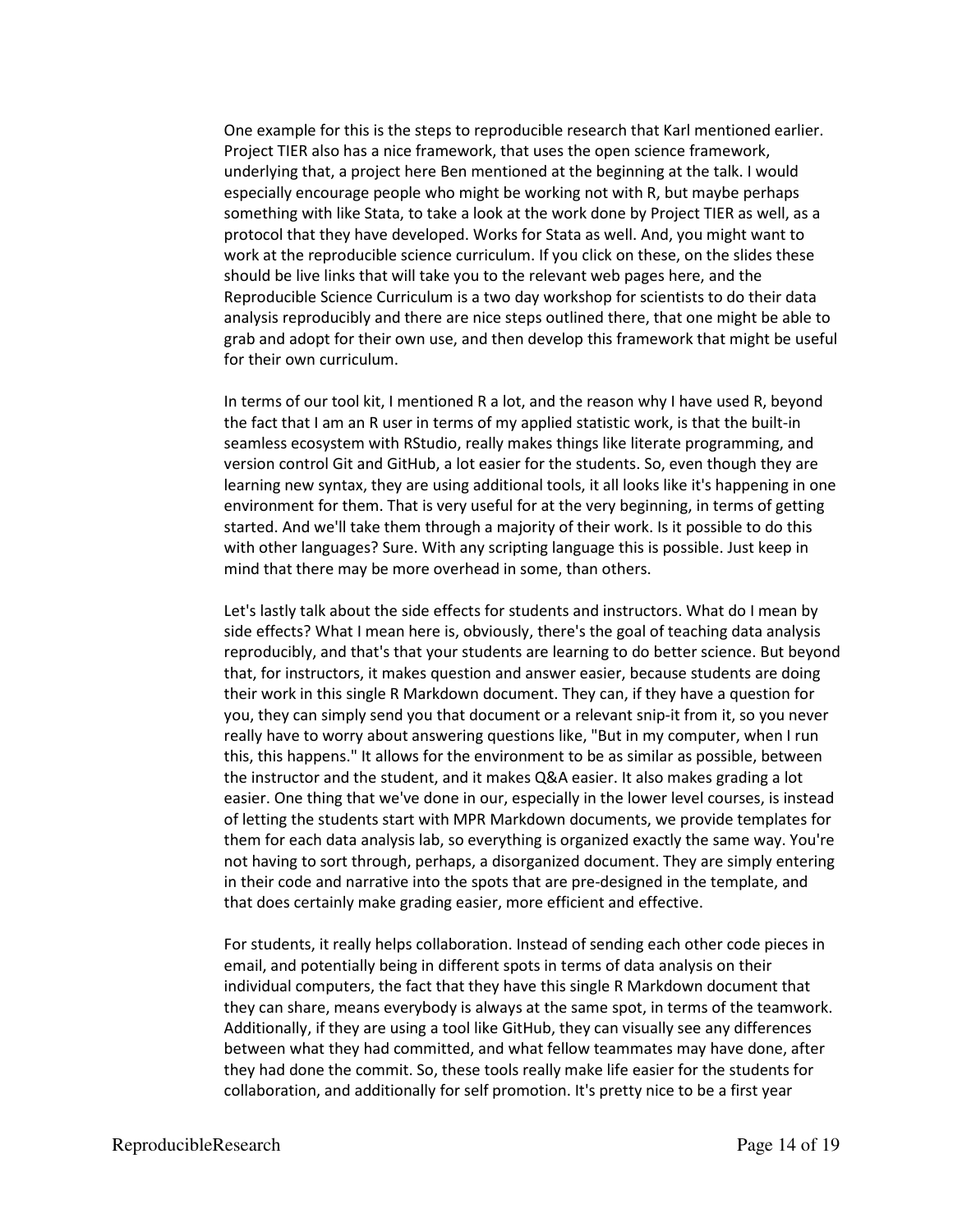undergraduate who on their resume is able to say something like, "Yes, I know R. I can generate reports in R Markdown. And I am familiar with Git and GitHub, and I've worked with those before."

I think that's all that I have prepared today. The slides are here. If you have questions for me, don't hesitate to contact me either on Twitter or my email address. In the repository for the talk, you will also see links to some of the resources and course pages. So if these courses, or the work flows that we've adopted in these courses seem like something you want to adopt in your own courses, take a look at the course pages. Hopefully there's sufficient information there to get you started. And feel free to reach out to me, as well.

- Ben: Great! Thank you Mine! I guess, I don't know. We should all be clapping somewhere in our respective offices, or wherever we are. We have a bunch of good questions that have come in. We're a little bit over budget on time, but I believe that we have the ability to continue talking for as long as people want to hang on the line. There's a question here about suggestions for the best way to compile results in tables. So, the person says, "I use R Markdown and knitr, but still find making publishable quality tables challenging. Which R packages and functions do you suggest for reproducible research tables?" Karl or Mine, do you want to weigh in on that?
- Karl: I also find publication quality tables to be painful. For my own papers, I will write them in LaTeX, and I'll use the xtable package to make the table. But, I guess, most of the time, the tables that I make in informal analysis reports, I won't even try to make them look that pretty. I will just organize the data in a tabular form and just print it out, and you know, rounding things appropriately. Like I said, the html based tables, either with the kable function that's part of knitr, or with xtable, I haven't been very happy with.
- Ben: Yeah, I tend Go ahead.
- Karl: I tend to brute force it. You know, and you know, if you're trying to get a table into word, I've not found a very nice way.
- Ben: I tend to agree. I'm finishing a book right now, and we did write the book in LaTeX, compiled with knitr, and there's a bunch of tables. The xtable function can do a lot of things, but you do have to dig a bit if you want to do something non trivial in there.
- Mine: Another option is also to save some of the results as additional objects that you then manually put into certain columns of the table. It is not necessarily using a particular package's functionality, but I've heard that that can sometimes allow for the highest level of customization of the table.
- Ben: Okay, we have another question about version control, and the commenter says that works best on text only files. So, you kind of have to use Markdown or LaTeX for the narrative, what happens if you have collaborators who don't know how to do anything but Microsoft Word?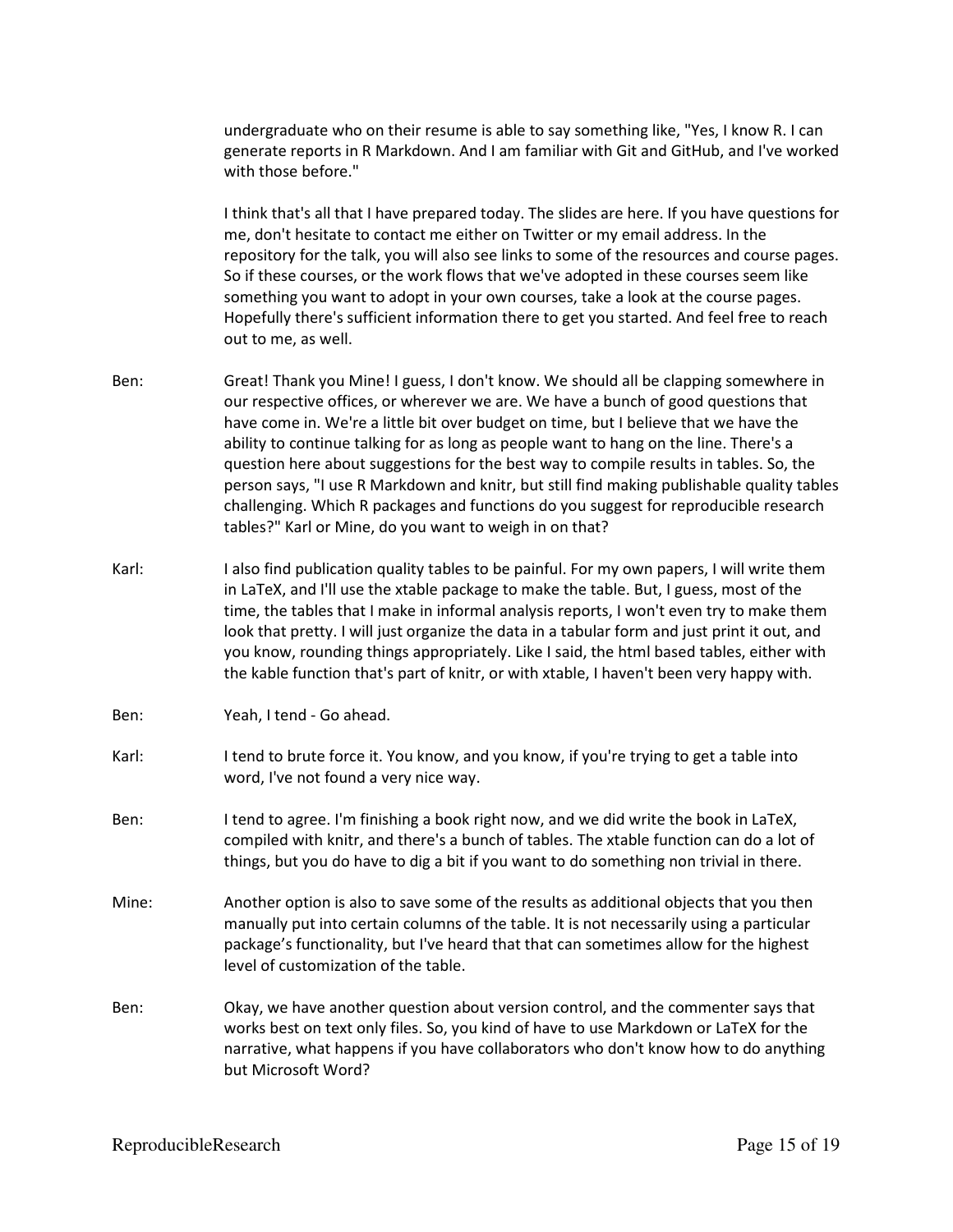- Karl: Most of my collaborators are that form, so that the scientific paper will end up being in word, and not reproducible. My approach is to make a side-by-side, R Markdown based, reproducible report, that includes all the results that are going to appear in the actual paper. So you can lay them side by side and make sure that the things that ended up in word were exactly what came out of my analysis. Or, you know, my collaborator might send me a list of further questions, for me to look at, I'll make an R Markdown based analysis report that says, "Here's the question, here's my answer. Here's a figure. Here's the question, here's my answer. Here's a figure." So, I do it by just having a separate report that you can compare with the non-reproducible word document that the collaborator makes.
- Ben: I think that is a distinction worth making, that you know, in a lot of ways, Microsoft Word is itself, sort of fundamentally not reproducible, because it can't be scripted. Markdown does have the ability to render to word, but then if you make changes in word, there's no way to go back.

Next question is about, "Karl talked about Make, and how that can help you link together multiple files. What if my analysis requires several separate scripts? Can this be implemented in R Markdown?"

- Karl: Yes, it certainly can. You could use the source command, to run a script in a separate file, you know, call that within a code chunk in the R Markdown document. The key advantage of Make, I think would be that, it will rerun only the pieces that you need, and it's maybe somewhat more transparent what the dependencies are. But, you can skip Make and have your R Markdown document control the whole process if you want.
- Ben: Okay. We've got a question for Mine. "What are the biggest hurdles to implementing an R or R Markdown based course? Especially for non-stat majors?"
- Mine: I think that the biggest hurdle, I would say, would be differences in the set ups of the students. So, if students are using R on their own computer, even if they follow the exact same steps for installation of R, RStudio, and installation of the packages, it is possible that things will still be buggy, and it might be very difficult to help them out, if you're not familiar with their operating system. One way that we've gotten around that is by running an RStudio server, so that students are always logging on to the same environment. I would very strongly recommend, especially if you are teaching a group of students where any frustration caused by such bugs, or such unexpected behavior on their computer, where you're running codes that you're getting something, and they're running codes and they're getting something else, if that could create a level of frustration that they may not be comfortable with, going with the server approach makes things a lot cleaner. That way, the packages that are installed are all the same version, so the rendered reports look exactly the same.

Another potential hurdle could be the fact that is additional syntax to use R Markdown, but I have found that in comparison to the first hurdle that I described, that's close to nothing. By nature, Markdown is a very simple language, and especially if you are providing templates that have a lot of hand holding in them, at least to get them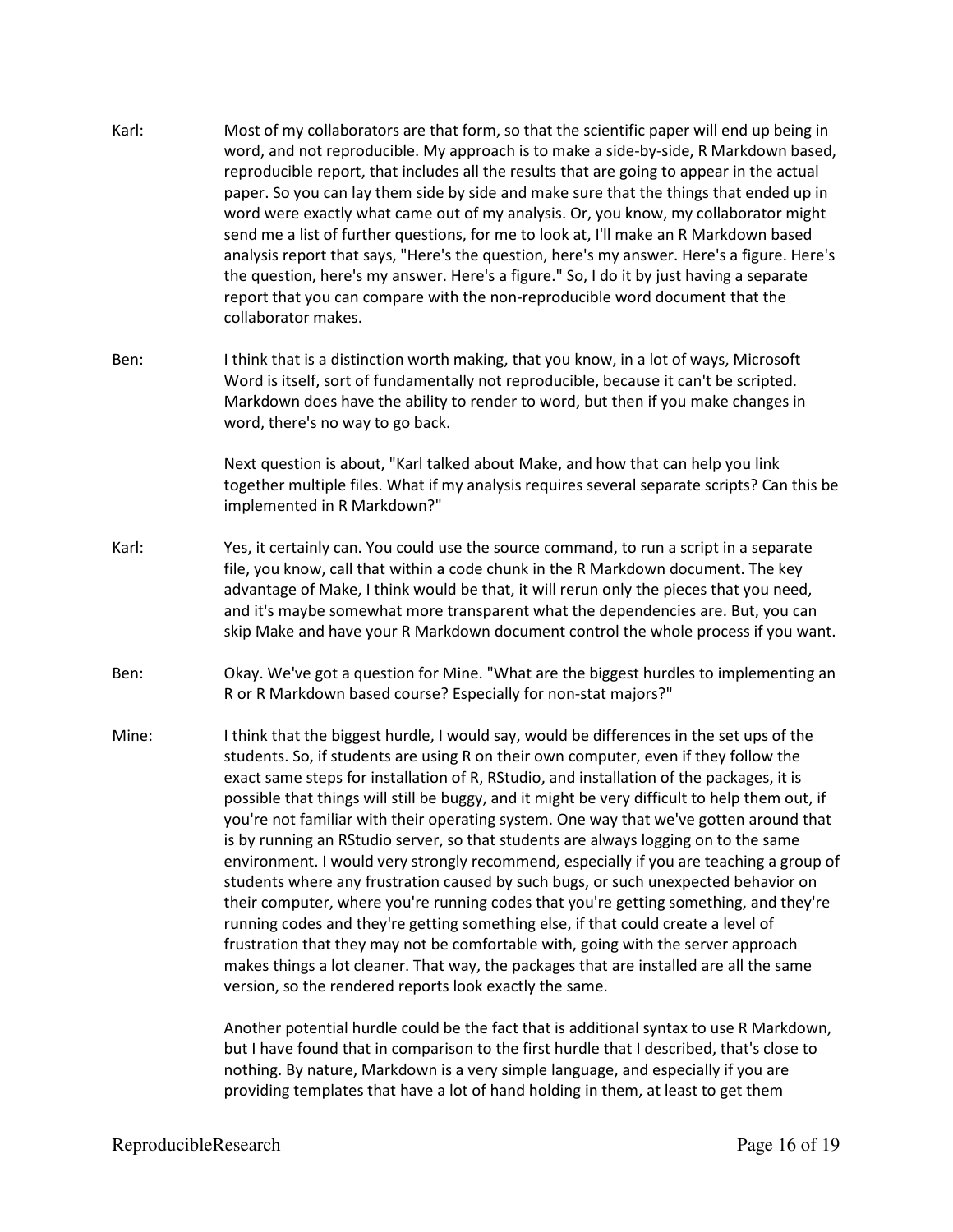started, it's become very easy to overcome that hurdle. In my course, for example, we have a set of ten or so labs throughout the semester, and the first lab, the template we provide, even has answers for some of the questions. So they see exactly what's expected of them, and where things go in terms of within a code chunk, because it's code or outside of a code chunk, because that's narrative. As the semester progresses, those templates get slimmer and slimmer, and by the end of the semester the students start with nothing and are able to produce their own data analysis project.

Ben: Are you able to comment on the shared project feature in RStudio server?

- Mine: Yeah. I have not actually used that myself, because of how we have set up our servers. The way they are set up, it doesn't allow for that, but that has to do with our setup. RStudio server also has this new capability for shared projects, where it is very similar to a Google Doc environment, and students are, in this day and age, very familiar and incredibly comfortable, I think, with Google Docs. So, as you are making edits, somebody who is in the same shared directory is able to see your work. There is a little bit of instructional overhead here, because you need to set up the shared project such that students who are working in the same team are able to access the same project. But once that set up is completed, it works simply like Google Docs works. So, really, they don't even send some R Markdown file around. They're able to log on and do the data analysis on the same environment.
- Ben: I think our last question is about, "What do you do if you want to achieve a reproducible research project, but the data itself is either something that can't be public, or potentially even can't be accessed after the initial work has been done?" Do you have any thoughts on how you might do that?
- Mine: Well, in terms of the data- Oh, go ahead Karl.
- Karl: If the data can't be seen, it would be hard, I mean, it would be impossible for anyone else to reproduce it. I guess my interpretation of the question looks more like, a project was accomplished using old standard practice, later after the thing has been published you want to go back and turn it into a reproducible product, tips for doing that. My answer to that version of the question would be that you just have to set aside two days, or a week, to go and sort of move over one directory, and start over making use of the code that you'd written before, and try to make an organized version of the full analysis that gets you to the same end point, but in a way that someone else can reproduce.
- Mine: I guess one comment I have, which we did mention this earlier, is that the fact that the data can not be shared publicly, that does mean you don't want that data to live on GitHub, but it does not necessarily mean that you can't do local version control through Git. Obviously, that does mean you're losing some of the nice visual capability of using GitHub. I do feel like working with private data, because things can't be public, and because the reproducibility, kind of the idea of reproducibility and the idea of open science tend to go hand and hand, it does seem to make people think, "Well, I have private data, so I just won't do any of this." I feel like that's not the right attitude. I think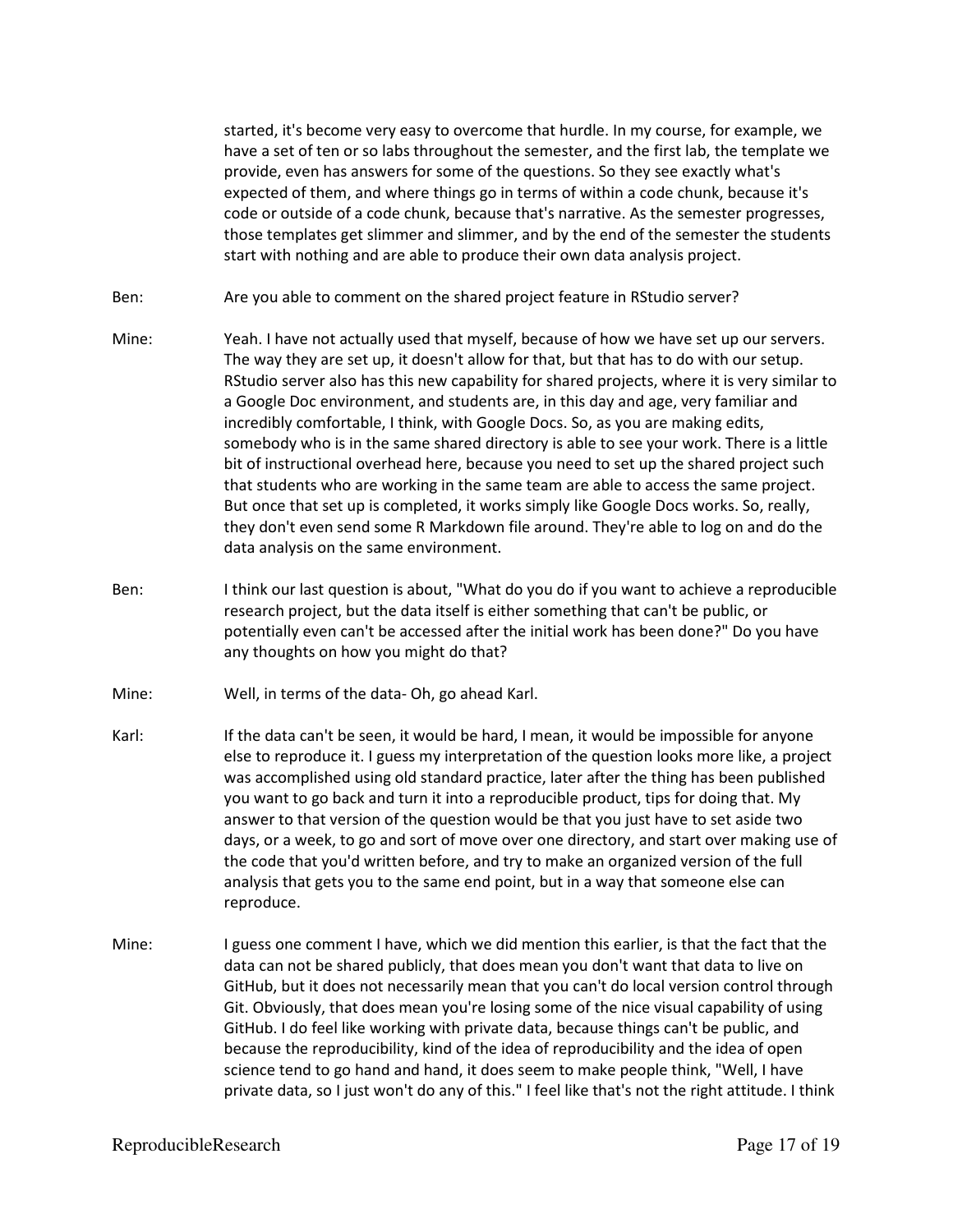the way we want to think about it is, "I have private data. There are some limitations around what I can do and where I can put it, but what of these best practices can I still use, and just not make the data bit public?" So, yes. Someone can't just download that whole repository folder and get to the same answers, but perhaps your code is okay to share. Perhaps the functions that you've developed are okay to share. Or perhaps none of it is okay to share publicly, but it's okay to share within your lab group, or your collaborators, or just with yourself.

- Karl: Yeah exactly. And maybe there's a, you know, set of summary statistics from the data that you can at least show what you're doing from that point on.
- Mine: Yeah.
- Karl: [crosstalk 01:11:05]
- Ben: Okay, I have- Sorry. Go ahead, Karl.
- Karl: Another experience that I had was that, I tried to make an analysis available to others, and realized that, at that point, the way in which others would be able to access the data was in a quite different form than the way I'd been storing it locally. So, I had to redo a bunch of analysis scripts to make use of the public version, of what the data would be. How it would be stored. Which is kind of a big pain. I guess I've come to learn that I should think about the way in which the data will sit when others will have access to it, and have all my scripts start from that, rather than what I viewed to be the most convenient form.
- Ben: Totally. Okay, I have one final question, that comes from me. We've talked a lot about how to do reproducible research, and the kind of tools that are helpful for doing that, what are the missing pieces? Are there any missing pieces? And if so, what are they and, you know, what is your wishlist for things that you wish you could do, but maybe can't? Besides tables in LaTeX.
- Mine: I think that one thing that comes to mind, is something you mentioned, which is, it's possible to write out to a Word documents, but you can't, if a collaborator makes edits on that, you can't really go back. Now, I have no idea how, technically, that would be possible, but something that allows for this collaboration seamlessly, with people who are not familiar with the tool kits that we're describing that make data analysis a lot easier. But, if all you're doing is working on the narrative of a paper, perhaps you're not necessarily interested in learning Markdown. So, something that makes that collaboration a bit easier would be helpful, because I think the fact that that step is missing, also turns people off from getting started in a reproducible fashion, from the beginning.

Ben: Yeah. One feature that I do like about Google Docs or Word is the comments feature.

Mine: Yeah.